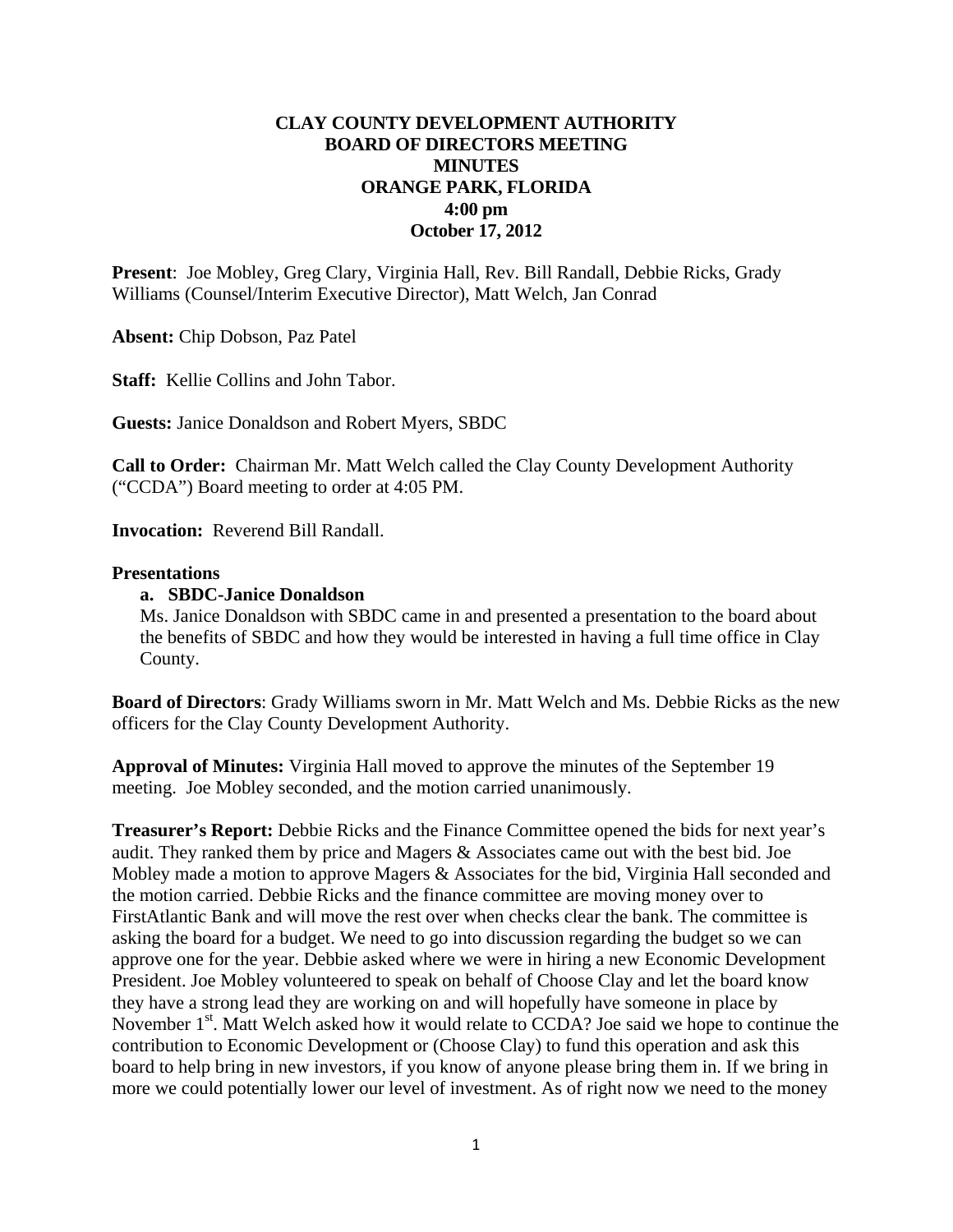to go forward. He recommends to at least continuing your monthly contribution. Greg Clary said we need to bring together these other entities in the county to invest in Economic Development, for example the town, cities, the utility companies who are making an investment into the county to help relieve the pressure off the CCDA as well as the Chamber. John Tabor said when we do hire this individual they will be going to this board setting an agenda that he or she will be accountable for. Travis Cummings is committed and will be taking responsibility on increasing private funding and working on increasing public funding. Jerry Agresti who is chair of Choose Clay this year is setting a goal for next year to generate an additional \$50,000 in private contributions and we have already targeted on who those companies are going to be. We are asking Stephanie to get the County to step up in contributions. We are in a better position to do this now. We will be going to the utilities company; JEA has already increased their investment, Teeco Gas and a couple more. Joe Mobley said we will be offering Bill Garrison a job for the number two position as Vice President of Economic Development. The board did stress concern on having the two salaries, and Joe said our plan is to have two on this side and two on the Chamber with the shared staff. Matt Welch asked the Finance Committee to put together a budget with the understanding we will continue the loan on a month by month basis. I would like to see some criteria put together when we do hire someone to sit down with the board and discuss his plans. He also asked the BLD Sub-Committee to start thinking about when we might start seeing an income coming in from this project. Chairman is ok with the budget being negative just as long as we have a plan to pull it out. Joe Mobley stated if we do two IRB's a year we are funded, and we ask Grady to continue his education in IRB financing and we hope to hire someone who has experience in IRB financing. Rev. William Randall asked the chairman if the finance committee should look into offering the SBDC program, Matt Welch feels the committee should consider anything and bring it to the board. He did say anything that is put in the budget he going to be looking for a return to balance the budget out. John Tabor did let the board know we had a tenant who is behind on her rent, and we should consider using that office as the SBDC office. Grady asked Joe Mobley if we should have SBDC present to Choose Clay, Joe Mobley agreed. Jan said this program could get funded by the banks because this program is so valuable. Debbie Ricks made a comment about the SBDC program, we have three entities; CCDA, Choose Clay and the Chamber. Who will be funding this, this sounds like a Chamber program for small businesses. Debbie feels we need to make this clear on who handles what. John Tabor said having full time staff will solve those issues.

## **Attorney's Report:**

- **a. 1286 Harbor Road:** Grady Williams reported we have sold Harbor Road and have opened the accounts at FirstAtlantic Bank.
- **b.** Big League Dreams: Greg Clary reported that we have had several meetings; we have made some targeted questions and will begin mailing out invites to the Landowners to invite them to present their properties to the board. We do have a resolution that we need the Chairman to sign. Once we select a site we will present to the board and then work on getting a Market Economic study for this site to give us the credibility and economic support for the vision we have for this site. The county has agreed to split the cost up to 50% for this market study, we are projecting it will cost \$20,000 to \$30,000. We are looking forward to meeting with the landowners and selecting a site. Matt Welch asked the Finance committee to put in the